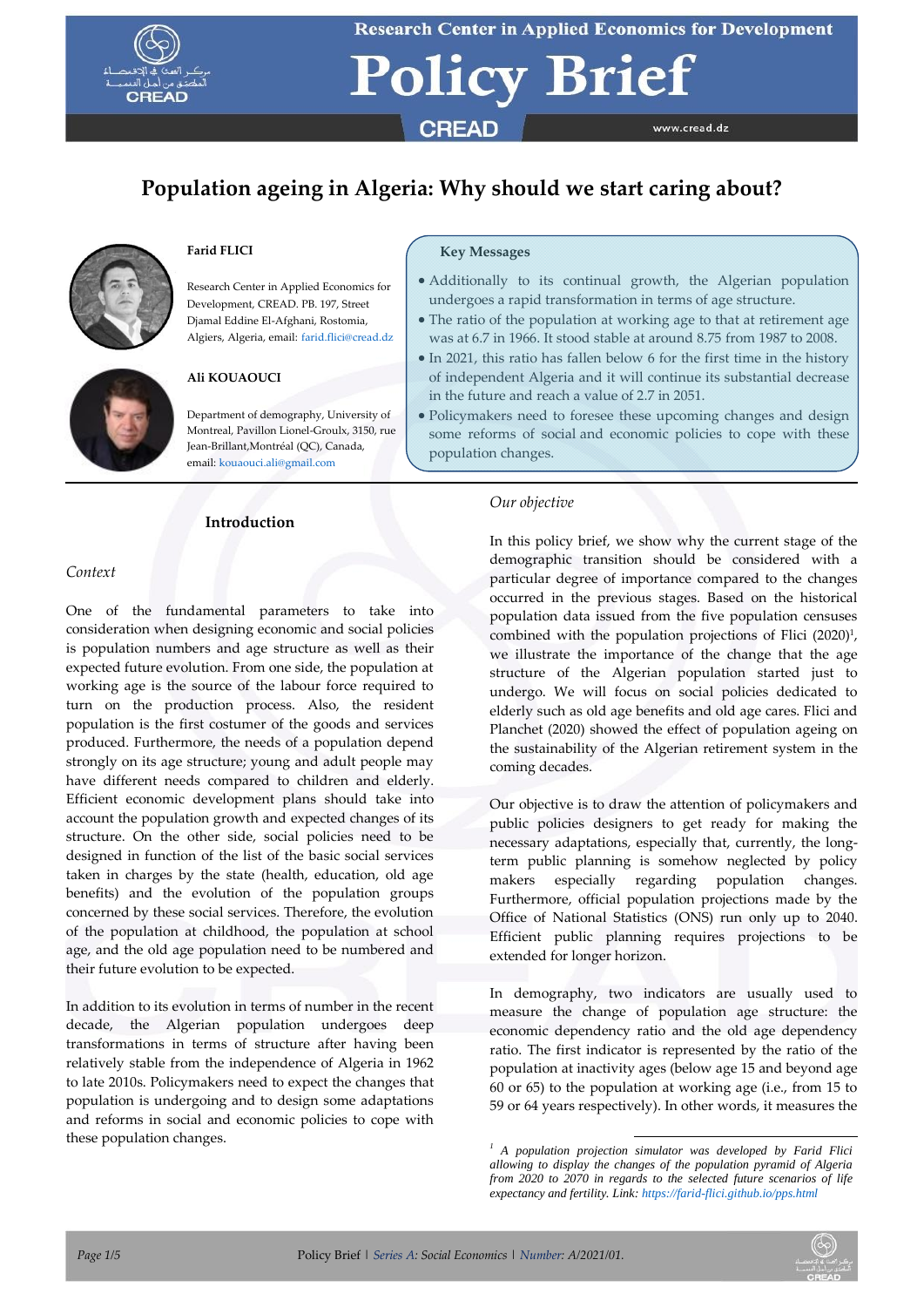

# icy Brief

### **CREAD**

number of inactive people living at the expenses of one people at working age. The second indicator measures the number of people at retirement age (e.g. 60 years and older, 65 years and older) living at the expenses of one individual at working age. In this policy brief, we use a simpler and easily readable indicator which is the ratio of the population at working age to the population at retirement age (the reverse of the old age dependency ratio). This ratio can be simply read as the number of people at working age corresponding to 1 people at retirement age.

### **Analysis**

### *Past evolution and future perspective*

According to the population census of 1966, the number of people at working age corresponding to one people at retirement age was at 6.7. This ratio has increased to nearly 8 in 1977 and then stood in between 8.7 and 8.8 through the

three next censuses of 1987, 1998 and 2008. This ratio has fallen to 6 in 2021 for the first time in the history of independent Algeria and is supposed to fall down to 2.7 starting from 2051 and stay at that level onwards.

www.cread.dz

Based on the multi scenarios population projections of Flici (2020), the Algerian population is expected to reach nearly 67 million inhabitants in 2050 and nearly 81 million in 2070 following the central scenario. Flici (2020) combined three scenarios of life expectancy evolution (Low, Medium, and High) and five scenarios of fertility evolution. The total fertility rate (TFR), which stands at around 3.1 children per women in 2019 according to the ONS was supposed to decrease slightly to 2.5 in 2070 following the medium scenario. According to the four other scenarios, i.e. "Very Low", "Low", "High" and "Very High", the TFR is assumed to evolve to 1.5, 2.1, 3, and 3.5 children per women respectively by 2070. The combination of life expectancy and fertility scenarios leads to 15 scenarios for population growth. Results are shown in Figure 1.



*Figure 1: Multi-scenarios population projections for Algeria, 2070 Vs. 2015*

*Source: Flici (2020). Note: Each subplot corresponds to a scenario crossing one of the three scenarios of life expectancy in rows and one of the five scenarios of fertility in columns. The subplots compare the population pyramids of Algeria in 2070 (transparent) to that of 2015.*

From Figure 1, we observe that the structure of the population pyramid in 2070 changes mainly according to the future level of fertility; the higher fertility rates are, the wider the base of the pyramid is. The effect of life expectancy on the population age structure is slighter since reduction in mortality, in the current stage of epidemiological transitions, benefits a little more for the old age population. Thus, improvement in life expectancy results in enlarging the population pyramid at all ages.

When comparing different subplots within the same column in Figure 1, one can observe the differences in terms of population numbers but no apparent changes in terms of structure despite the fact of a slight enlargement of the top of the pyramid; since the reduction of mortality will allow more and more people to survive to higher ages.

According to Figure 2, the number of people at working age corresponding to one people at retirement age; with this later set at 60 years, is supposed to fall in the most favourable situations to 2.9 in 2051 before to return slightly to 3.4 in 2070. Here, the most favourable scenario corresponds to a "Low" life expectancy" combined with "Very High" fertility. For a retirement age of 65 years, the expected value of the ratio of people at working age on people at retirement is 4.2 in 2051 and 4.3 in 2070.

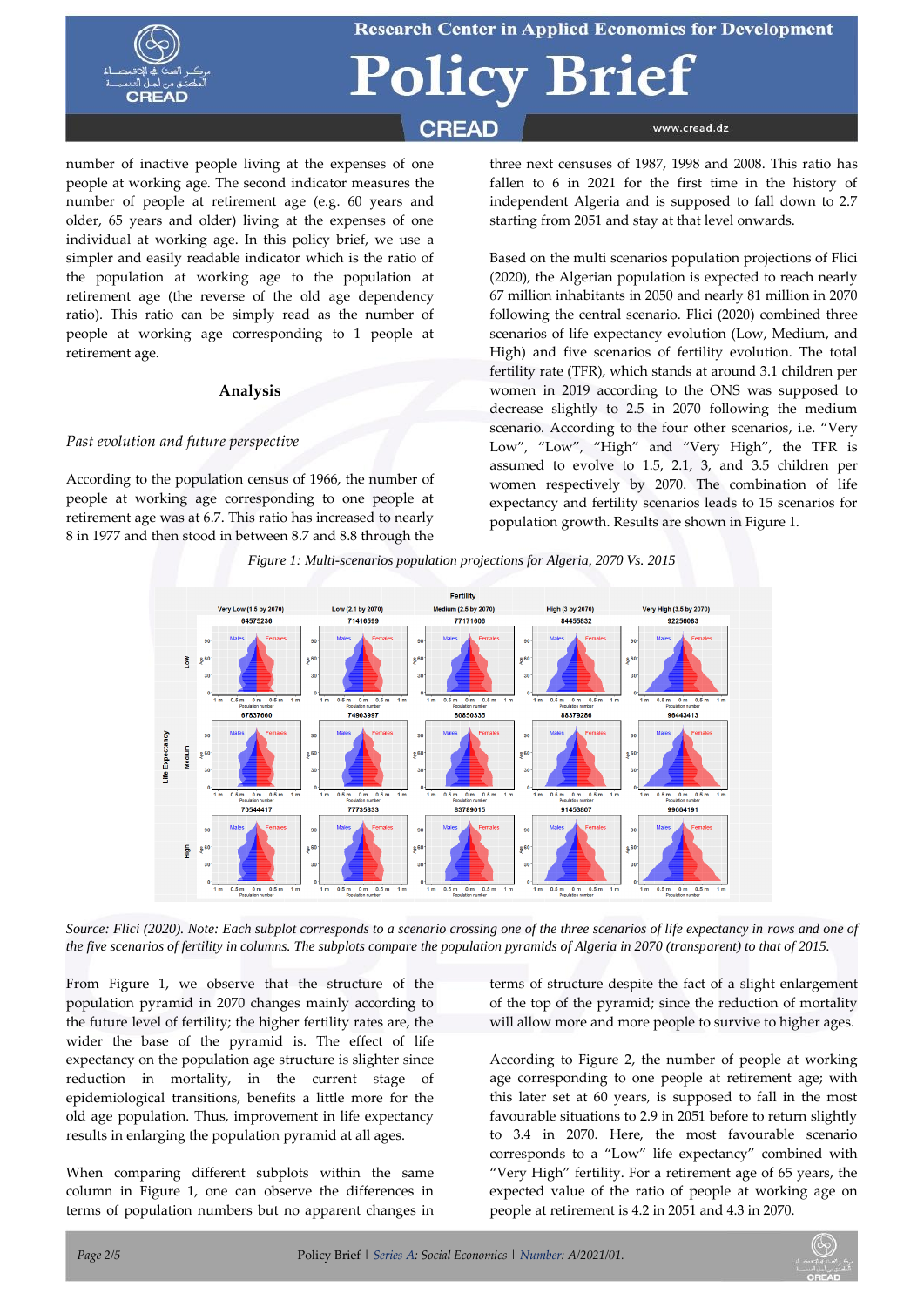



*Figure 2: Ratio of the population at working age to the population at retirement age, Algeria, 2015-2070*

*Source: Flici (2020). Note: The subplots represent the expected evolution of the number of people at working age corresponding to one people at retirement. The red lines correspond to a retirement age of 60 years while the green lines correspond to a retirement age of 65 years.*

The worst scenario corresponds to a "High" life expectancy combined with "Very Low" fertility. According to such a scenario, even when setting the age of retirement at 65 years, the ratio of the population at working age on the population at retirement will fall below 3 starting in 2060.

### *Why should we care about this?*

Poverty alleviation is one of the ultimate objectives of social protection policies. Such a task gets complicated when it concerns elderly who have usually no work ability and no earning power. Thus, different mechanisms can be deployed to ensure elderly accessing to financial and nonfinancial services needed in their daily life such as healthcare, housing, assistance, and psychological support. These mechanisms may include contributory social security systems, non-contributory social protection systems and even informal familial solidarity systems. Social security allows workers to access to a retirement benefit once at retirement by paying contributions during the working age. When the collected contributions fall to cover the retirement expenses, the state can intervene to cover temporary financial imbalances. Social protection programs cover all the services freely accessible by the whole population, including the elderly, without paying contributions. This includes access to health infrastructures, medications expenses for the persons having a chronic disease, small pensions for disabled people and many other programs. Such programs are financed through taxation. The informal familial solidarity system was defined by the World Bank (Holzmann et al., 2008) as the non-financial pillar of pensions systems which

makes use even of the informal financial resources of the family members to support the elderly in accessing financial and non-financial services such as healthcare, housing, and family support.

Keeping poverty alleviation on target involves maintaining the financial sustainability of all the systems already presented. The balance between resources and expenses is, unfortunately, threatened by population ageing. The Algerian retirement system works following the Pay-As-You-Go principle, which means that the contributions paid by the current workers are used to pay the pensions of current retirees. Thus, the population at working age constitute potential contributors to the system while the population at retirement age are potential beneficiaries. The long run sustainability of the system is tied to the expected changes of the ratio of these two populations. The Algerian retirement system faces financial imbalances with a current ratio of 6 people at working age. The situation is expected to worsen with a ratio of 3. Obviously, this ratio doesn't represent the ratio of contributors to retirees, but when the first is falling to a half, it will be tough, if not imaginable, to keep the later at its current level.

Besides contributing to retirement, affiliated workers pay other contributions for social security covering health, disability, jobless and death insurance. Because health care expenses at old ages are usually much higher than those at younger ages, total healthcare expenses supported by social security depend widely on the share of elderly in the insured population.

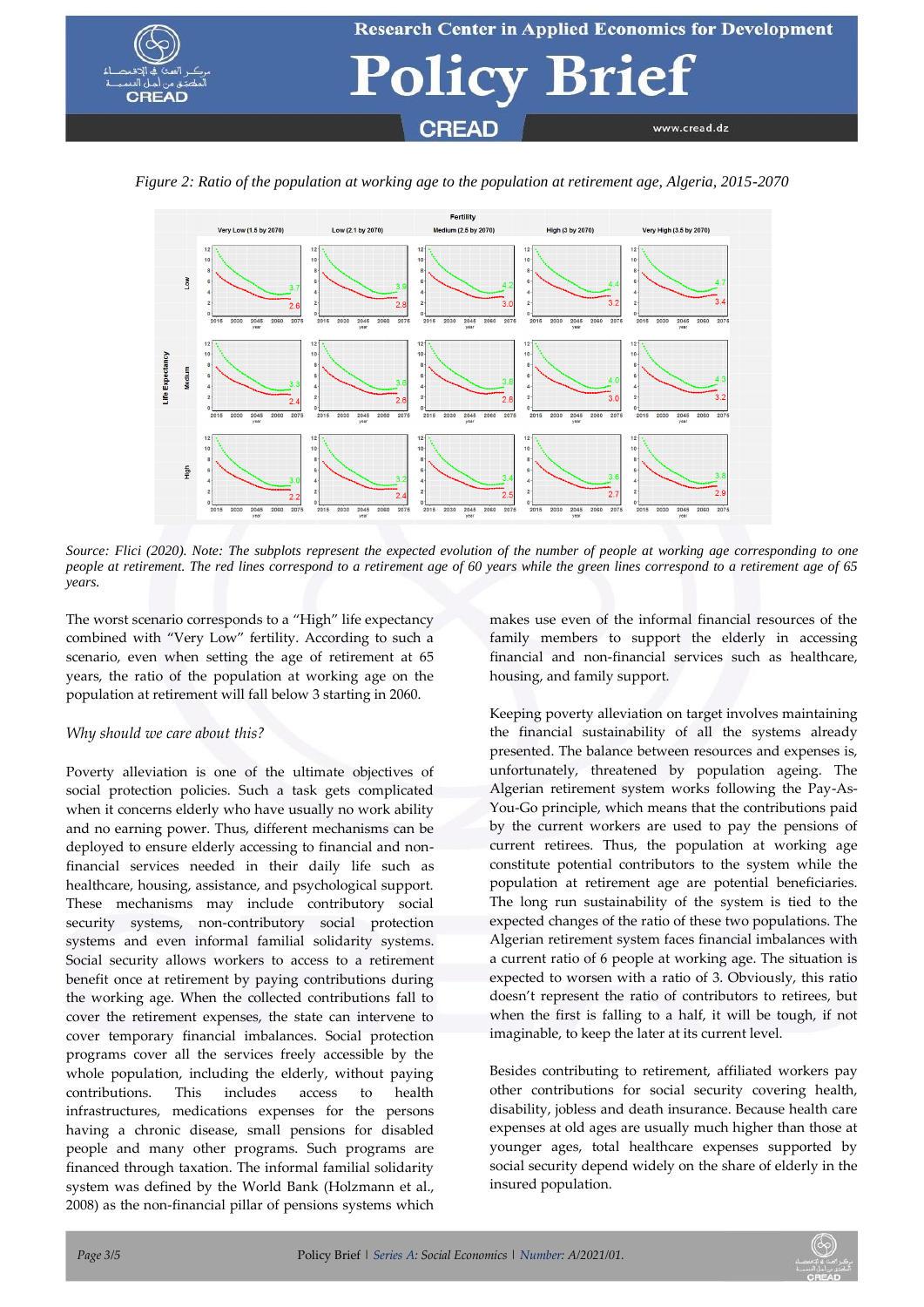

# **Policy Brief**

**CREAD** 

www.cread.dz

Indeed, old age pensions and health care expenses of the elderly are among the heaviest burdens for public authorities in an ageing population. In addition to the old people who have right to a retirement pension, a considerable share of the elderly has never contributed to social security or even worked at all and are very likely to find themselves without any financial resources at retirement age and will therefore fall into vulnerability.

According to the statistics of the National Retirement Fund (CNR), there are 2.23 million people aged 60 years and older who receive retirement benefits by the end of 2020, among 3.3 million of beneficiaries all ages included. Women represent 13% only of the direct pensions and allowances beneficiaries from a total of 1.64 million while they represent 97.5% of the 591,100 beneficiaries of survivors' pensions. If we add to them the 300,000 retirees covered by the CASNOS (Retirement Fund for Non-Salaried Workers), it means that around 1.77 million people among the 4.3 million people aged 60 years and older live without a retirement income and without social security coverage. A proportion of them may continue working beyond the retirement age while some others may live at the expenses of their relatives.

Kouaouci and Sahraoui (2011) investigated the means of living and living conditions of the elderly in Algeria based on the Algerian family health survey (Papfam-2002). Among other variables, the authors were interested in studying where the financial resources of the elderly come from. Even if the survey dataset dates back to 2002, the findings may be partially applicable for nowadays context. According to their findings, the main source of incomes for the elderly is the retirement benefits with a share of 60% for the elderly aged 75-79 years and of 50% for those aged 80 years and older. Social insurance contributes with around 10% of the elderly incomes. Thus, about 70% of the elderly incomes come from social security. The second source of incomes for the elderly consists of the support of their children, which increases with the age of parents from 25% at 60-64 years to 32% at 80 years and older. Women receive more support from their children than men do (34% against 21%). Public subsidies, although more modest, also increase with age from 8% to 16% between 60- 64 years and 80 years and older.

A rapid growth of the population of elderly compared to the population at working age will increase the burden on the public budget and, in parallel, will weaken the familial solidarity since we are expected to have more and more elderly in the family for less and less people at working age.

### **Recommendations**

Depending on the long run plans of the government, a population policy needs to be setup based on the economic policy. If we expect our economy to remain depending on the redistribution of gas and oil incomes, the best strategy to adopt will be to slow down population growth but to support elderly expenses including healthcare and old age pensions among other services. However, if we expect to pass into a competitive economy, we will need to make sure of the availability of the required labor force in the future decades. A decision needs to be taken; with two main options resulting in completely different implications.

Slowing down population growth can be achieved through maintaining total fertility rates slightly higher than 2.1 children per woman. Lower fertility rates will results in a decreasing population accompanied with an accelerated population ageing process. In most of cases, such actions are irreversible; experience suggests that once a society switch to a low fertility based life style, it will not be possible to return back and raise fertility again; the cases of Germany, Spain and Italy among many other countries are well known. If we decide to adopt this first option, we will need to expect to increase public budget allocated for old age pensions and for old age health care expenditures. In other words, social protection programs for the elderly will need to be substantially extended. In addition, the fact that the implications of such a policy are irreversible, adopting it will make it harder in the future to go for an effective economic recovery plan, except if we expect to count on the immigrant work force.

The second option is to encourage fertility rates to rise at least to 3.5 children per woman in the near future. This can be achieved through sensitization campaigns, encouragement or by acting on the factors affecting fertility rise. Such a policy will require to improve and to extend the reproductive healthcare services and social protection programs dedicated for children. This comprises access to healthcare and to education among other services. Additionally, such a policy will result in the growth of the population which requires public investment in social infrastructures that the public budget will fall to cover if this population growth is not exploited for economic recovery.

Between these two main possible plans, many combined ones can be designed. The most important thing is to ensure the long term adequacy between economic plans and population policies. Given the current stage of population changes, the need for long term planning is requisite more than in any time before.

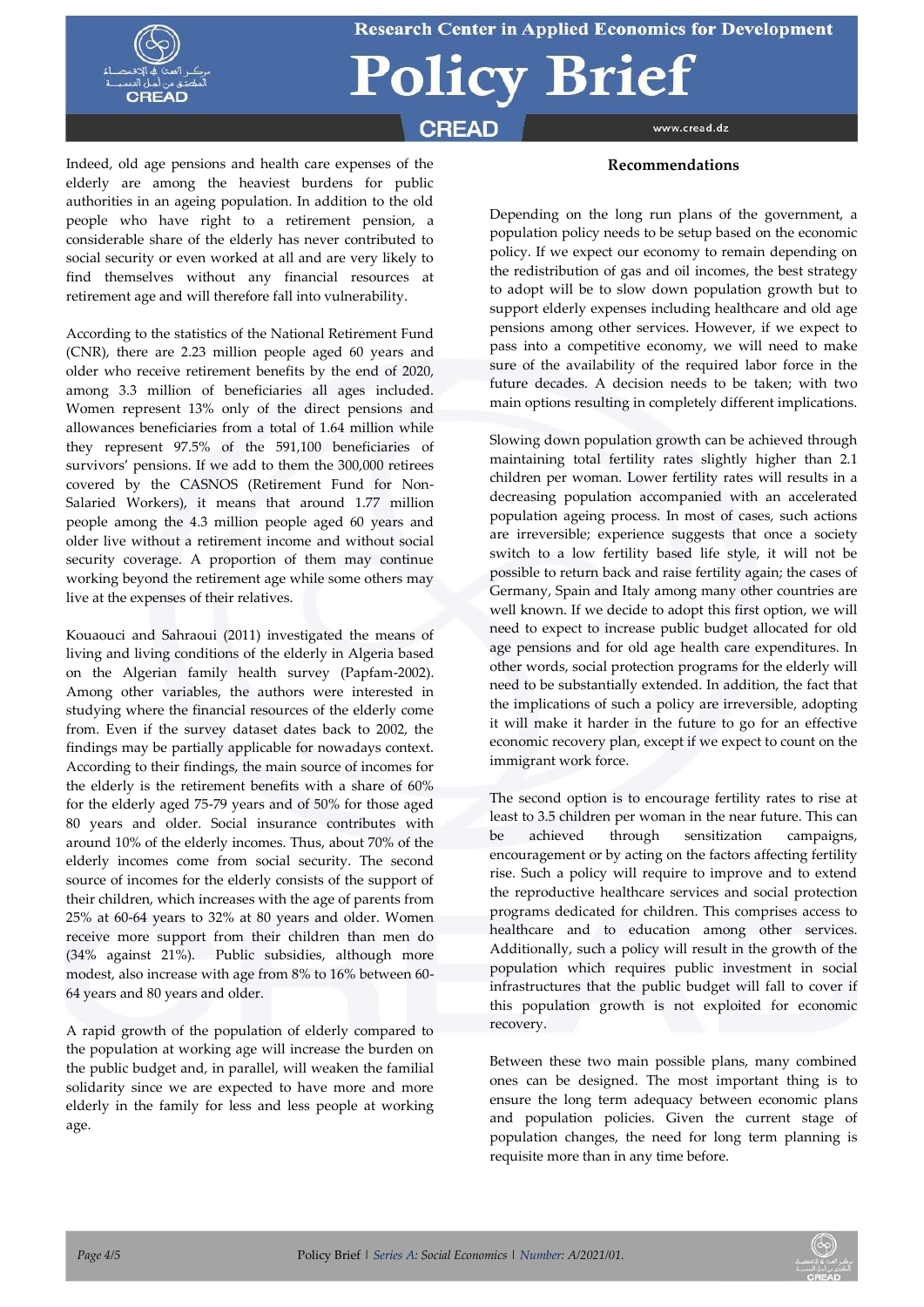

# **Policy Brief**

## **CREAD**

www.cread.dz

### **References**

Flici, F. (2020). Muti-Scenarios Populations Projection for Algeria Using R. A textbook published with Gitbook, Available at: [\[https://farid-flici.gitbook.io/multi-scenarios](https://farid-flici.gitbook.io/multi-scenarios-population-projection-for-algeria/)[population-projection-for-algeria/\]](https://farid-flici.gitbook.io/multi-scenarios-population-projection-for-algeria/), Version of 2020-05-06[.](https://doi.org/10.1353/prv.2020.0001)

[Flici, F.,](https://doi.org/10.1353/prv.2020.0001) & Planchet, F. (2020)[. Financial Sustainability of](https://link.springer.com/chapter/10.1007/978-3-030-37912-4_13)  [the Algerian System: a perspective analysis of the 50](https://link.springer.com/chapter/10.1007/978-3-030-37912-4_13)  [coming years.](https://link.springer.com/chapter/10.1007/978-3-030-37912-4_13) In Peris-Ortiz, M.; Alvarez-Garcia, J.; Dominguèz-Fabian, I. and Devolder, P. (Eds), [Economic](https://www.springer.com/gp/book/9783030379117)  [Challenges of Pension Systems-](https://www.springer.com/gp/book/9783030379117) A sustainability and [International Management Perspective,](https://www.springer.com/gp/book/9783030379117) Springer Nature, Switzerland. [https://doi.org/10.1007/978-3-030-37912-4\\_13](https://doi.org/10.1007/978-3-030-37912-4_13)

Holzmann, R., Hinz, R. P., & Dorfman, M. (2008). Pension systems and reform conceptual framework. World Bank Discussion Paper, n° 824.

Kouaouci, A., & Sahraoui, S. E. (2011). Qui vit avec qui? Les personnes âgées en Algérie en 2002. Conference paper, 6° Conférence Africaine de Population, Ouagadougou (Burkina-Faso).

 $\overline{\phantom{a}}$ 

<https://uaps2011.princeton.edu/papers/110335>

### **About the Authors**

Dr. Farid Flici is an actuary with a background in Statistics. He is the Managing Director of the HDSE department at CREAD and a member of the Population Studies Team. He is interested in studying Mortality & Longevity, Ageing, and Pensions. Farid is a memberexpert of the National Committee for Population and of the National Council of Statistics.

Dr. Ali Kouaouci is a demographer, founder of the first master program in demography in Algeria. He managed several national surveys with CENEAP. In 1991, he was a Fulbright post-doc fellow at Johns Hopkins University, and then Head of the Research and Evaluation Division at IPPF (1994). From 1997, he is a lecturer at the University of Montréal.

### **Citation Suggestion**

Flici, F., & Kouaouci, A. (2021). *Population ageing in Algeria: Why should we start caring about?* [Policy Brief A/2021/01]. Research Center in Applied Economics for Development CREAD, Algiers, Algeria. URL: <http://cread.dz/wp-content/uploads/2021/12/A202101.pdf>